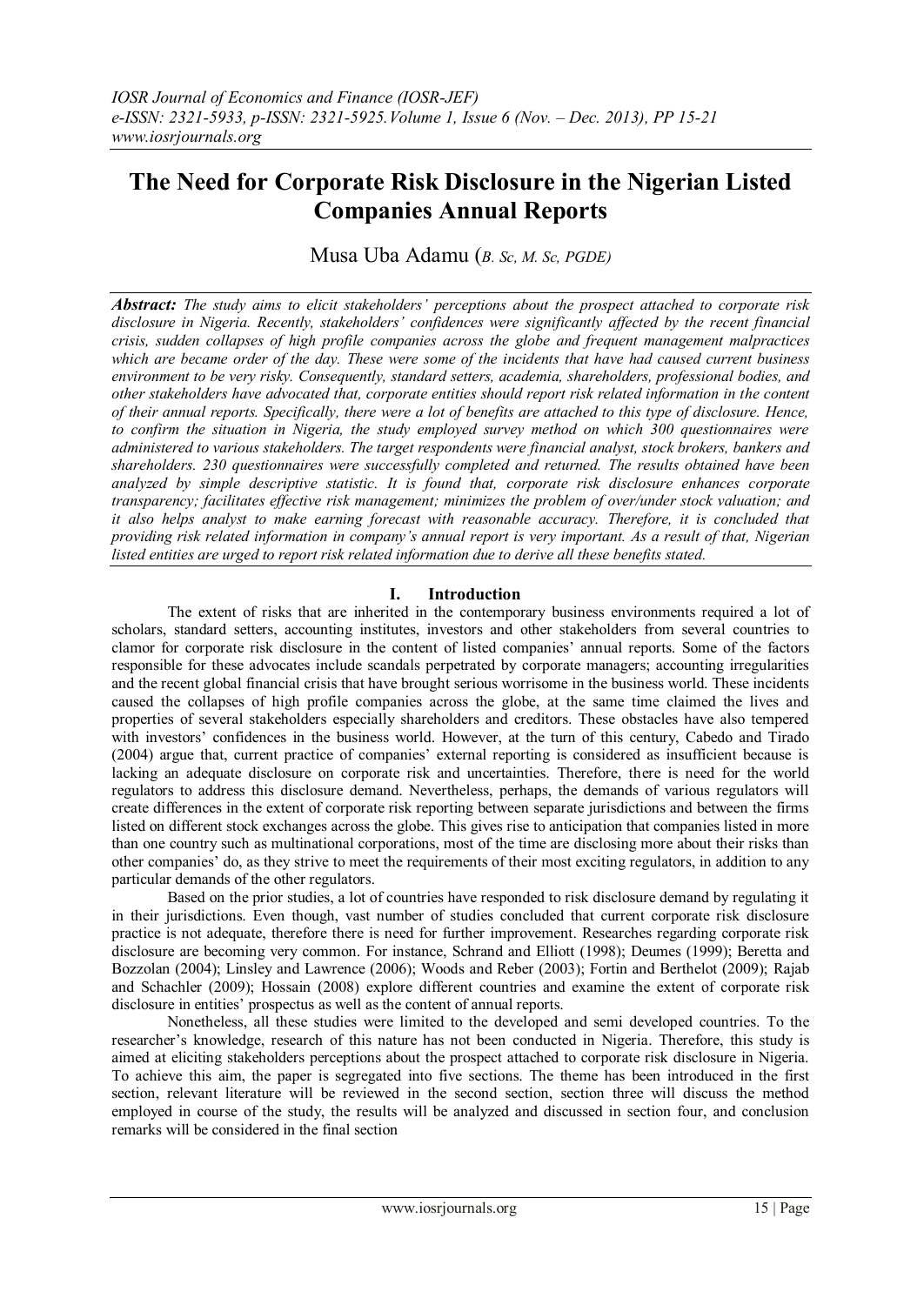# **II. Literature Review**

#### **The Relevance of Corporate Risk Disclosure**

The scholars and authorities that are clamored for corporate risk reporting include: Deumes (1999); Jorion (2002); Fortin and Berthelot (2009); Linsmeir et al. (2002); Venkatachalan (1996); Linsmeier & Pearson, (1997); Rajgopal (1999); The American Institute of Certified Public Accountants (AICPA, 1987); Companies Act (1985); ASB (1993&2003); The Institute of Chartered Accountants in England and Wales (ICAEW); the International Accounting Standards Board (IASB); Financial Stability Board (2011).

The American Institute of Certified Public Accountants (AICPA, 1987) states that, the users of financial statements are desperately demanding for sufficient information disclosures that will help them to assess corporate risk and uncertainties accordingly (Rajab and Schachler, 2009). Add that, in U.K, the Companies Act, 1985 requires companies for a description of the principal risks and uncertainties that companies' faces in a business review; the disclosures shall be discussed as part of the Directors' Report in the content of companies' annual reports (Companies Act 1985, S.234). Nonetheless, in Nigeria, the Companies and Allied Matters Act (CAMA) 90 had been amended, but all the sections and subsections have failed to make a similar business review provision that will capture risk disclosure under directors' report. Furthermore, there has been long extensive discussion and debate on the Operating and Financial Review (OFR) that was initially launched by ASB in 1993 (ASB, 1993), a decade after the first launching, the statements have been revised and issued in 2003 (ASB, 2003), suggesting all the UK listed companies to report risks and uncertainties in content of their annual reports. In a similar effort, the Nigeria Accounting Standard board (NASB) has developed a series of accounting standards, but none of the standard has implemented this similar recommendation to Nigerian companies.

In addition, another advocate can be evident from the Institute of Chartered Accountants in England and Wales (ICAEW, 1999), it demonstrated considerable interest about the subject matter; the institute released number of documents that will guide companies' directors to tactically identify, manage and measure their risk profile. Moreover, enhancing corporate disclosure by providing sufficient risk-related information has a potential bearing upon the corporate performance (Rajab and Schachler, 2009). However, the Nigerian constitution has recognized only two (2) accounting professional institutes, but neither the Institute of Chartered Accountant of Nigeria (ICAN), nor the Association of National Accountant of Nigeria (ANAN) had made similar efforts as that of their foreign counterpart. Moreover, Rajab and Handley-Schachler (2009) posit that, there has been a increasing perception that financial reporting standards advanced by several standard setters such as the International Accounting Standards Board (IASB) and the UK's Accounting Standards Board (ASB) or those developed from different civil law codes in the continental Europe fell short of meeting all the relevant information needs by all the stakeholders. This is because, a world is changing on daily basis, and new events can happen today and instantly outdate the existing requirements. Therefore, there is the need for a regular updating. However, recently, Financial Stability Board (2011) posits that company's especially financial institutions with substantial exposures to a structured credit product and certain others on and off balance sheet risk exposures provide additional risk disclosures, and identified leading practices in this regards.

Nevertheless, apart from the above proposition made, the scholars such as, Beattie and Pratt (2002); Solomon et al.(2000); ICAEW (1997&1999); Schrand and Elliott (1998) note that, investors need for detailed information that will be used in assessing a company risk profile with a view to make informed decisions. The present corporate reporting practice signifies the existence of a reporting gap especially in the manner corporate entities are conveying the information to investors and other stakeholders, the information is not adequate to investors, hence can cause the problem of information asymmetry. This is occurring in the event management holds information and withholds it from shareholders and other stakeholders for certain reasons, especially commercial sensitivity and uncertainty about measurements (Rajab and Schachler, 2009). Moreover, the FSB (2011) suggests that shareholders, financial institutions and auditors should collaborate to develop principles and specific risk disclosures for key risks that would be most pertinent to the conditions of market and risk exposures at reporting periods in the future.

Fortin and Berthelot (2009); Linsmeir et al. (2002); Venkatachalan, (1996) specifically recommend on financial risk disclosure in Management Discussion and Analysis (henceforth, MD & A) or elsewhere in the content of financial report. However, they discuss further there is no uniformity in the manner companies reporting the information both within and between different countries. The MD  $\&$  A sections are not available in some countries' annual reports including Nigeria. Moreover, financial risks are the most frequent risk reporting than operational and strategic type of risks. This is the most regular perhaps as is the focus of International Financial Reporting Standards (IFRS).

Further more, it is very important to consider the demand of different investors from several jurisdiction and regulators in various countries in determining the extent of corporate risk disclosure/reporting that can be found in annual reports. Culture, jurisdiction, education and recent history can all influence market demand for such risk information (Rajab and Schachler, 2009). There is the need for the world regulators to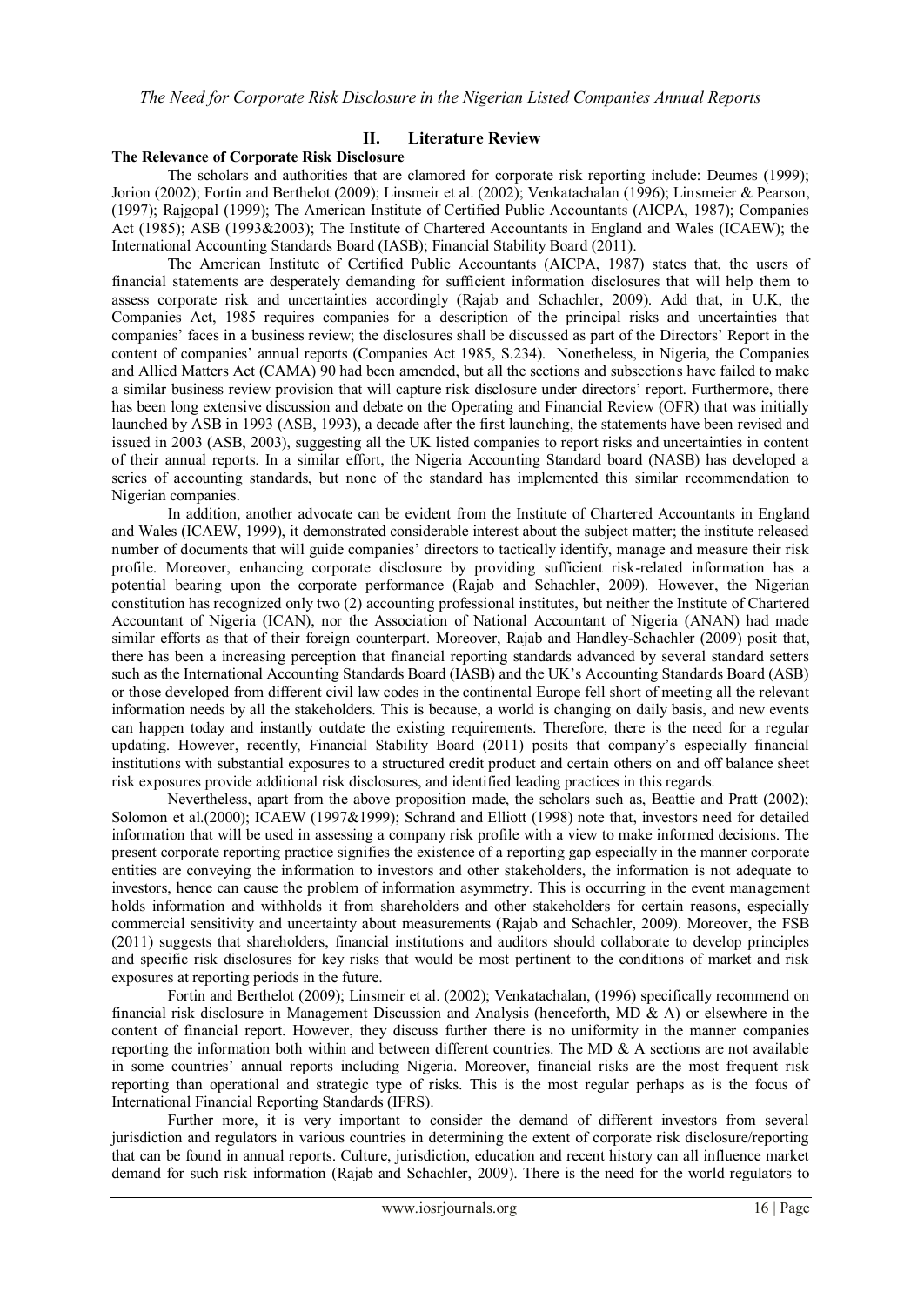design a comprehensive framework on the nature of risk, type of information, location and a manner on which risk related information will be reported. By harmonizing the issue, uniformity will be achieved between different companies and different countries.

However, even without such demands, the demands of various regulators will create differences in the extent of corporate risk reporting between separate jurisdictions and between the firms listed on different stock exchanges across the globe. This gives rise to anticipation that companies listed in more than one country such as multinational corporations, most of the time are disclosing more about their risks than other companies' do, as they strive to meet the requirements of their most exciting regulators, in addition to any particular demands of the other regulators. For instance, Schrand and Elliott (1998); Deumes (1999); Beretta and Bozzolan (2004); Linsley and Lawrence (2006); Woods and Reber (2003); Fortin and Berthelot (2009); Rajab and Schachler (2009); Hossain (2008) explores different countries and examine the extent of corporate risk disclosure/reporting in entities' prospectus as well as the content of annual reports.

#### **2.1 Motivation and benefits of Corporate Risk Reporting**

There are lots of benefits that can be derived from corporate risk reporting as pointed out by several authors. For instance, Deumes (1999) argues that, corporate risk disclosure is very important because it can improve corporate transparency. Consequently the activities of the capital market can be boosted and increase the shareholders value. In addition to the above, if transparency is achieved by way of conveying adequate information to stakeholders, the relevance and reliability of accounting information in the part of stakeholder's decision will be enhanced. Corporate Transparency can increase and maintain investors' confidence; hence accurate stocks valuation can be achieved.

Transparency can eliminate the disparities between what investors perceive and expect from what the corporate management can deliver (Deumes, 1999). From the part of Hutton (2004) believes that providing inadequate disclosure means that managers have superior information to investors, who may not fully understand the accompanying risks and rewards of a firm's business. Additionally, Skinner (1994&1997) suggests that, companies might appreciate the benefit associated with corporate risk reporting and understand that markets will penalize all companies that provide insufficient information relative to their peers. In a further remark, he posited that corporate risk disclosure ensuring corporate competitive advantage in attracting capital. However, corporate managers may fear litigation and reputation costs as a result of providing voluntary risk information to investors; there is the need for rules/regulation that can protect managers from unnecessary litigation due to corporate risk disclosure. Nonetheless, Hutton (2004) posits that, provision of adequate corporate risk disclosure will enable investors to incorporate such risk especially in course of valuing their investments; thereby reducing excess demand that can cause stock price to be critically higher than they would be especially in the event market had the information that is available to managers. However, communicating risk related information will improve corporate transparency; hence, the problem of information asymmetry can be resolved. In the views of Akerlof (1970); Murugesu and Santhapparaj (2010) state that if the problem of information asymmetry is not fully resolved between management and investors, consequently, capital markets could undervalue some good companies and overvalue some bad companies relative to the information made available to investors and other stakeholders. Moreover, accurate disclosure on corporate risks and uncertainties can prevent severe damage to the long-term health and reputation of a company that may otherwise result from overvalued corporate equities (Fuller & Jensen, 2002; Deumes, 1999). In addition, less information asymmetry however, lowers the risk of investors in forecasting future payoffs from their investment (Barry and Brown 1985, 1986; Deumes and Knechel, 2008; Abrahamson and Amir, 1996; Li, 2006). It can also reduce the firm's cost of capital and increase company value (Healy and Palepu, 2001; Barry and Brown, 1985 &1986; Lang and Lundholm, 1996; Hill and short, 2007). There would be a beneficial positive impact upon the cost of capital arising from enhancing the confidence of the providers of capital who would be reassured through the conveying of such risk information.

Nevertheless, if company is known to have disclosed corporate risk, there is tendency to come up with strong measures in managing the risk (Solomon, 2000). High quality corporate risk disclosures contribute to financial stability by providing investors and other stakeholders with a better understanding of company's risk exposures and risk management practices (FSD, 2011). It can be evident that various risk management approaches have evolved over time and corporate entities have learnt to use sophisticated techniques to quantify and manage risk effectively, consequently reducing the gap in internal risk management systems(Rajab and Handley-Schachler, 2009). The need to report on risks and risk control measures can lead to the improvement of internal information being collected on the risks that the company faces. And indeed, the need to assure that the risks identified are being managed, as shareholders hold directors to account for their risk management. Murugesu and Santhapparaj(2010) argue that, from shareholder's perspective, the corporate risk disclosure practices of a company must be able to relate the effectiveness of its risk management and control systems due to improve shareholder value. In supplementary, Oliveira et al (2011) note that, proving adequate corporate risk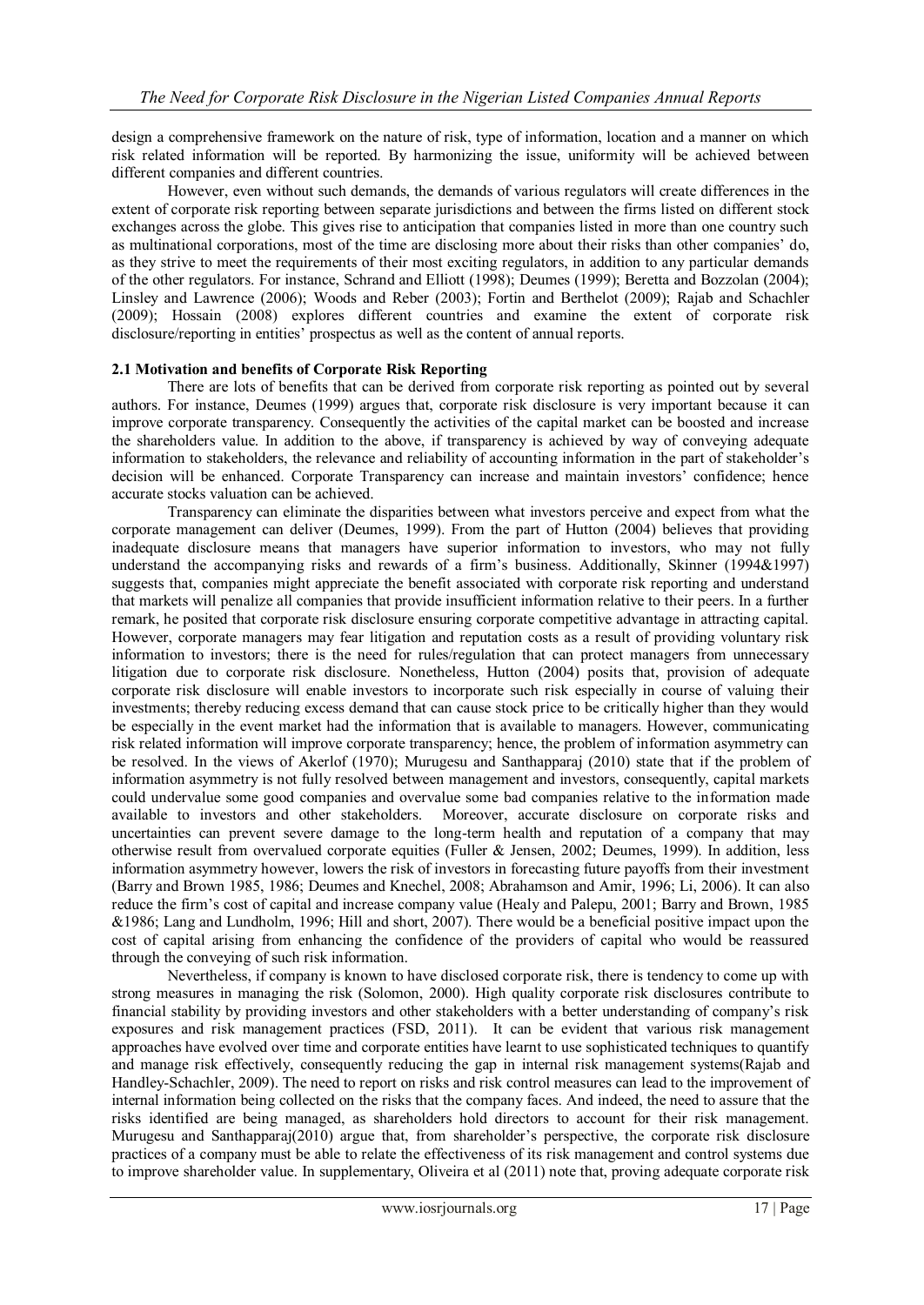disclosure could enhance corporate stability. The role of forward-looking information in voluntary corporate disclosure has been associated with more accurate analysts' earnings forecasts (Barron, Kile, & Keefe, 1999) and with more accurate share-price anticipation (Schleicher & Walker, 1999; Beretta and Bozzolan, 2004). This is in line with signaling literature, which posits that if no information is released to the market, investors' uncertainties increases and hence the market value of companies decreases (Downes and Heinkel, 1982).

#### **2.2 Limitations of Corporate Risk Reporting**

Corporate risk reporting is not completely advantageous as risk disclosures can create negative effects to the companies in different ways. There are shortcomings associated with corporate risk reporting as observed by several scholars. For instance, Edwards and Smith (1996); Linsley and Shrives (2005); Tsakumis et al. (2006); Rajab and Handley-Schachler (2009); Linsley et al. (2006); Hill and Short (2007) posit that directors of the corporate entities are often reluctant to convey supplementary disclosure in their annual report, because competitors may opportune to use strategic information disclosed to their advantage. This can cause the imposition of a proprietary cost, consequently putting a company at a competitive disadvantage and impacted upon the company negatively. Therefore, a company has to trade off the positive and negative effects of corporate voluntary disclosure. This can only be relevant whereby the disclosure is on voluntary ground not mandated by any authority or regulation.

Moreover, the truth about corporate risk reporting can cause the stock price to crash seriously especially in the short run. Long horizon managers prefer current pain associated with short run price declining because is very slightly compared to that arising from colluding in myth telling (Fuller & Jensen, 2002). Additionally, corporate risk disclosure is not a costless undertaking (Botosan, 1997) because, identifying and reporting timely and accurate corporate risk information consumes valuable management time. Secondly, managers may perceive that there is a serious cost imposed on the company from the part of competitors who exploit the information to the detriment of the risk-disclosing company. Thirdly, there is the possibility of litigation in connection with a corporate risk-disclosure that is why directors are often reluctant to report such kind of risks information as it is inherently unreliable and could leave them open to potential claims from investors and other stakeholders who have acted upon this information (Linsley**,** Shrives and Crumpton**,** 2006). Finally, companies may be afraid to set a corporate risk disclosures precedent they cannot stick to (Hutton, 2004;

## **III. Methodology**

This study employed survey research design on which three hundred (300) questionnaires have been administered to stakeholders. These include shareholders, stockbrokers, investment analyst and bankers. Nonetheless, stock broking firms are one of the meeting points of vast number of stakeholders; hence, they were used as one of the mediums of administering the questionnaires to their respective clients. The questionnaires are structured in five (5) liker scales on which strongly agreed, agreed, undecided, disagreed and strongly disagreed are represented by 5,4,3,2 and 1 respectively. All the respondents were randomly selected. Fortunately enough, about 230 questionnaires were successfully completed and returned. The results have been analyzed by the used of simple descriptive statistics.

## **IV. Result And Discussion**

This section will present, analyze and discuss the results obtained from the questionnaires administered to stakeholders in Nigeria. Thus:

| Table 4.1                                                                                           |       |       |          |          |          |             |  |  |  |  |
|-----------------------------------------------------------------------------------------------------|-------|-------|----------|----------|----------|-------------|--|--|--|--|
| <b>OUESTIONS TO RESPONDENTS</b>                                                                     | $A=5$ | $B=4$ | $C=3$    | $D=2$    | $E=1$    | <b>MEAN</b> |  |  |  |  |
| 1. Providing risk related information in company                                                    | 180   | 50    | $\theta$ | $\Omega$ | $\Omega$ | 4.78        |  |  |  |  |
| annual report is very important.                                                                    |       |       |          |          |          |             |  |  |  |  |
| 2. Corporate risk disclosure can motivate effective                                                 | 110   | 120   | $\theta$ | $\Omega$ | $\Omega$ | 4.48        |  |  |  |  |
| risk management                                                                                     |       |       |          |          |          |             |  |  |  |  |
| 3. Corporate risk disclosure can enhance transparency<br>and attract foreign direct investment.     | 60    | 150   | 20       | $\Omega$ | $\Omega$ | 4.17        |  |  |  |  |
| 4. Corporate risk disclosure can resolve the problem<br>of over/under stock valuation               | 70    | 120   | 20       | 20       | $\Omega$ | 4.04        |  |  |  |  |
| 5. Corporate risk disclosure would be helpful in<br>discouraging management malpractice.            | 70    | 70    | 40       | 30       | 20       | 3.61        |  |  |  |  |
| 6. Corporate risk disclosure can help firms to access<br>loan facilities on demand                  | 60    | 80    | 50       | 10       | 30       | 3.56        |  |  |  |  |
| 7. Corporate risk disclosure can help analyst to make<br>earning forecast with reasonable accuracy. | 70    | 150   | 10       | $\Omega$ | $\Omega$ | 4.26        |  |  |  |  |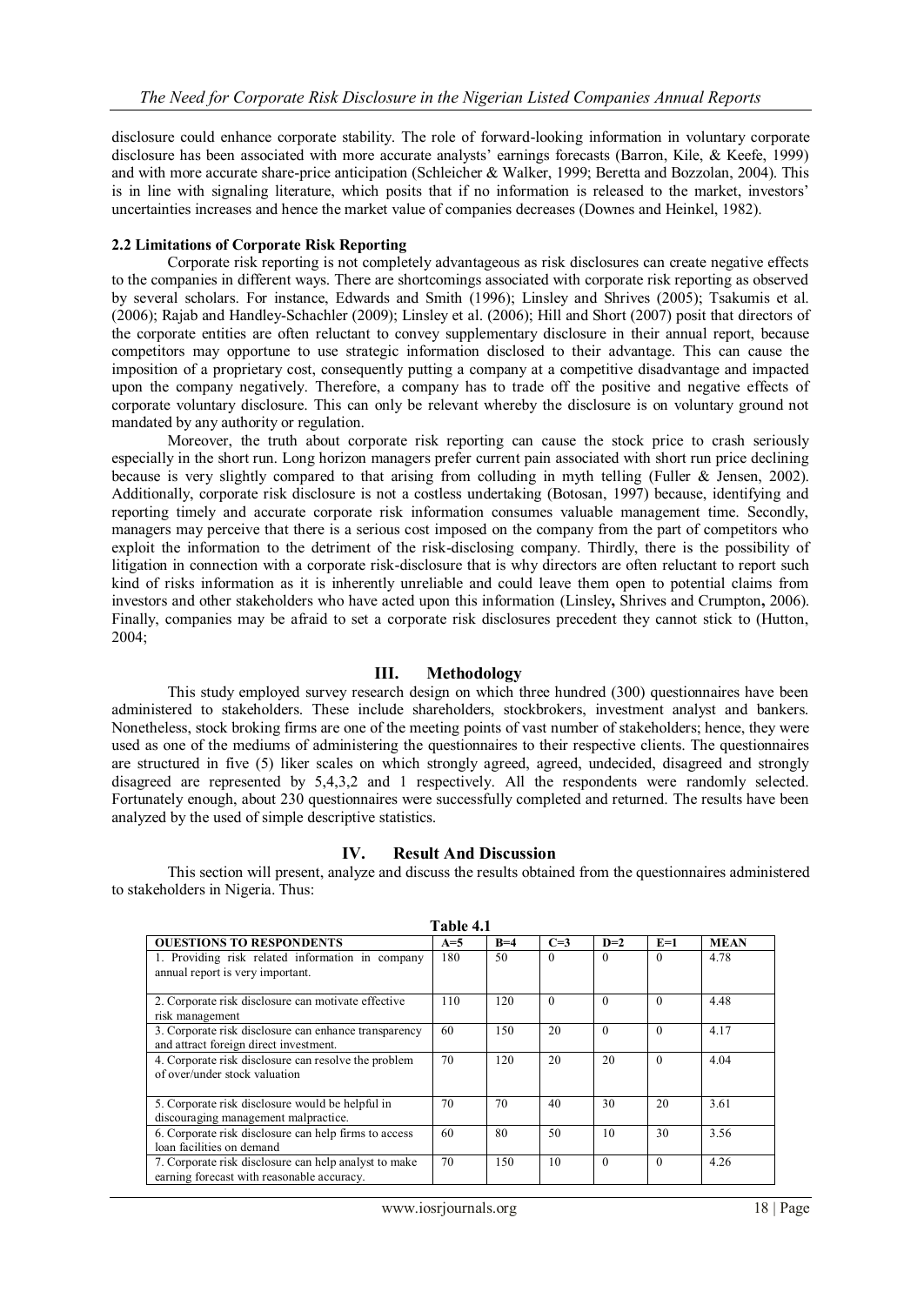| 8. Corporate risk disclosure can be helpful in<br>restoring investors' confidence as information will<br>provide good investment direction to less risky firms. | 60 | 100 | 70 | $\Omega$ | $_{0}$ |  |
|-----------------------------------------------------------------------------------------------------------------------------------------------------------------|----|-----|----|----------|--------|--|
| 9. If majority of firms report risk, the others that<br>failed will be penalized by the market as their stocks<br>will not be attractive to investors.          | 60 | 60  | 90 | $\left($ | 20     |  |
| 10. The stakeholders would consider non disclosing<br>firms annual reports as inadequate.                                                                       | 40 | 80  | 90 | $\Omega$ | 20     |  |

# **SOURCE: Survey, 2012.**

The result reveals that investors and other stakeholders have welcomed the idea of incorporating risk related information in the content of financial statements. This can be evident from the responses made by the respondents as depicted in Table 4.1. All the respondents have agreed with the importance of this kind of disclosure in Nigeria. The mean score the maximum figure of 4.78 as there is absence of any objection from the part of respondents.

There is no any doubt from the fact that when ever company identifies and discloses their risk to the general public inform of annual reports, they don't have any alternative apart from taken strong measures of handling the case to a tolerance level. This can be supported by the results portray in the table 4.1. The mean scores about 4.48, which implied that respondents have agreed to what is contained in that question 2. This result support the prior findings of Rajab and Handley- Scheler (2009), Murugesu and Santhapparaj (2010) who argue that, from shareholder's perspective, the corporate risk disclosure practices of a company must be able to relate the effectiveness of its risk management and control systems due to improve shareholder value.

Table 4.1 under question 3 shows the mean of 4.17, this figure out weight the bench marks of agreeing figure of 3.00. Over 90% of the respondents have agreed that risk disclosure can enhance corporate transparency. One can argue that, how can corporate entities report their secret to the open world? Yes, they have to report it to open world because that is what investors and other stakeholders required for absolute scrutiny prior to any decision making. There were several cases whereby high profile companies collapsed suddenly without any indication. These shareholders were the one that ranked higher in bearing the consequences. The result obtained is consistent with that of Deumes (1999) who argues that, corporate risk disclosure is very important because it can improve corporate transparency.

However, in respond to question 4, the mean scores 4.04, this figure indicates the possibilities of trading securities at fair prices as investors having some ideas about risk position of the company. Even though, the basis on which stock prices are moving in Nigeria is highly questionable. Bribery, inside dealings and other maneuvers from the part of some stakeholders can also be considered as one of the determining factors of stock price movement. This finding is in line with Barron, Kile, & Keefe (1999); Schleicher & Walker (1999); Beretta and Bozzolan, (2004) who posit that voluntary corporate disclosure has been associated with more accurate share-price anticipation.

Investors have no one to blame apart from legal provisions that restrained them from controlling their own business. Even though, there is no way on which all the investors can be part of controlling group. Consequently, managers were the one saddled with the responsibility of controlling corporate entity affairs. Despite their power, but a lot of cases were reported globally indicted managers in perpetrating corporate malpractice. Hence, some people were on the opinion that, if corporate risk disclosure is insisted, malpractice can be deterrent among the corporate managers. This can be witnessed from the mean score of 3.61 as shown in table 4.1 based on respond to the question 5.

 Moreover, it is very common for the financial institution to require any entity demands to obtain loan at least to produce a copy of their financial statement. This move would help them to assess company risk profile. Perhaps, if they satisfied with what is contained there, loan can be granted. Certainly on this ground, corporate risk disclosure can be helpful in facilitating loan facility, especially to less risky entity. This statement can be considered acceptable particularly by regarding the mean score of 3.56 as displayed in the table 4.1, under question 6. Nevertheless, some of the respondents argued that, connection is the most powerful driver of securing loan facility.

The future is uncertain. Hence, as analysts appreciate the risk level of an entity would make them to incorporate it in their earning forecast. The mean of the responses scores 4.26 as shown in the table on question 7. This value is worth to consider corporate risk disclosure as appropriate in Nigerian listed companies' annual reports. This supports the findings of Barron et al. (1999); Schleicher & Walker (1999); Beretta and Bozzolan (2004) who state that, the role of forward-looking information in voluntary corporate disclosure has been associated with more accurate analysts' earnings forecasts and with more accurate share-price anticipation.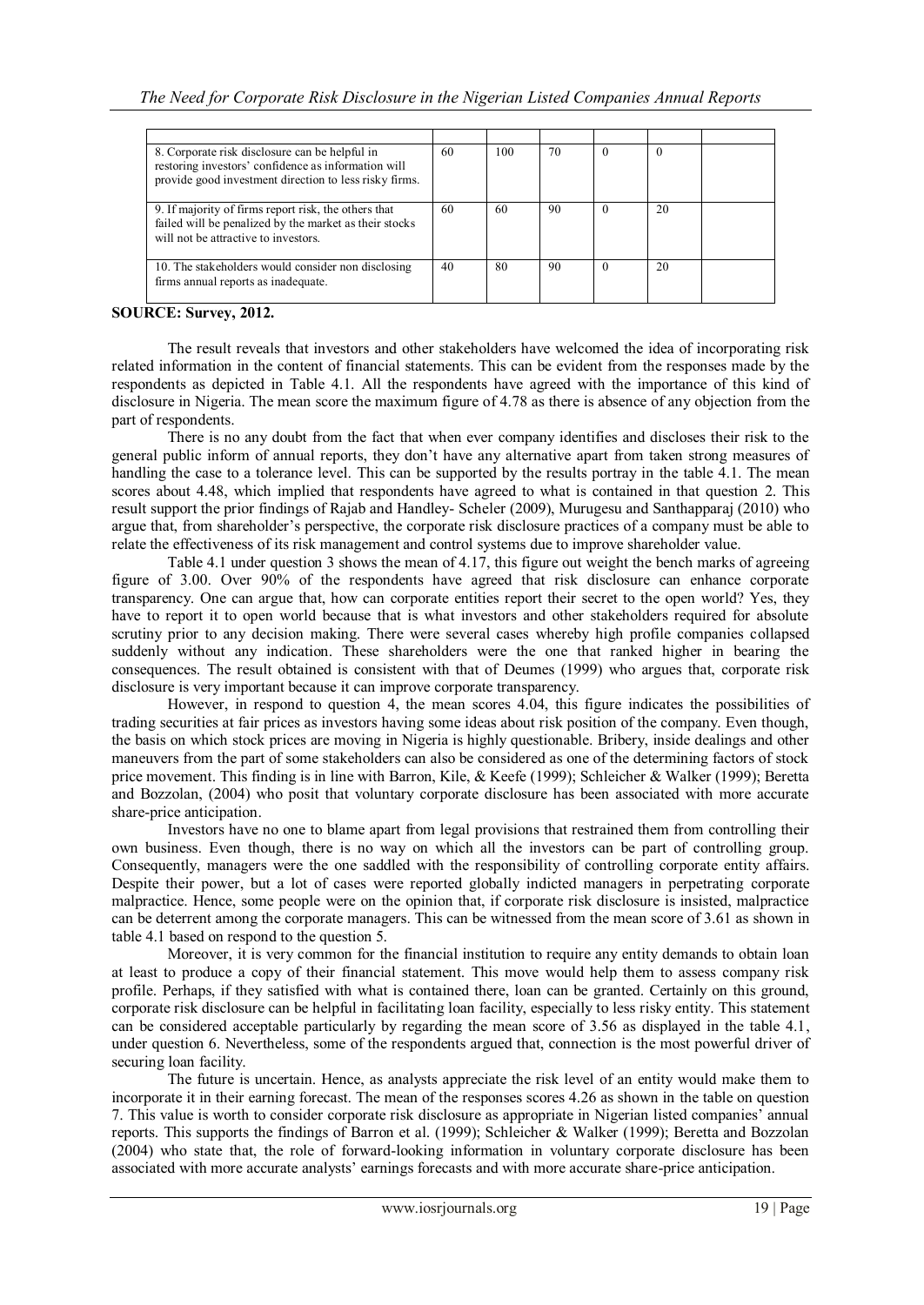This table 1 under question 8 reveals the mean score of 3.96. Significant numbers of investors have lost confidence in the market. Right from 2008 global financial crisis, investors were under critical condition as their investment is melting like ice cream. The way how some company share price shed value is extraneous to common man imagination. For example, prior to the incident, intercontinental bank and oceanic bank shares were traded for over #45 each, but eventually were traded at less than #1. At the same time some companies stock such as nestle, flourmills etc have regain the position. Therefore, if an entity will report their risk, certainly, investors can have their direction by running away from highly risky company, there by can be confident to invest in less risk firms.

The score of the mean in the table on question 9 is 3.61. In the situation where by majority of corporate entity communicate their risk position via financial statement, but other refused, of course, stakeholders may suspect those who denied the information for them. Where the suspecting became high, there is tendency for investors not to patronize their shares. Consequently, their price will fall drastically.

The mean value is 3.52 as depicted by table 10. All the stakeholders that were familiar with corporate risk disclosure in other part of the world can conclude that, any annual report that have not contained company risk position as not worthy for their assessment.

#### **V. Conclusion**

Recently, researchers have developed great interest about the issue of incorporating risk information in the content of entities annual reports. There were a lot of benefits that nave been identified in the literature with regards to corporate risk disclosures. There is tendency of identifying such kinds of benefits in Nigeria. That is why this study elicited some stakeholders' perceptions about this subject matter in Nigeria. On the basis of literature review, analysis and interpretation the study come up with the following findings: corporate risk disclosure enhances corporate transparency; facilitates effective risk management; minimizes the problem of over/under stock valuation; and it also helps analyst to make earning forecast with reasonable accuracy. Therefore, it is concluded that providing risk related information in company's annual report is very important. As a result of that, Nigerian listed entities are urged to report risk related information due to derive all these benefits stated.

#### **References***:*

- [1] Abrahamson, E. and Amir, E. (1996). The information content of the president's letter to shareholders. Journal of Business Finance and Accounting, /8, 1157-1182.
- [2] AICPA (1987). Report of the Task Force on Risk and Uncertainties, American Institute of Certified Public Accountants, New York, NY.
- [3] Akerlof, G. A. (1970). The Market for 'Lemons': Quality, Uncertainty and the Market Mechanism, Quarterly Journal of Economics. 84/3, 488-500.
- [4] ASB (1993). Reporting Statement: Operating and Financial Review, Accounting Standards Board, London.<br>[5] Barron, O. E., Kile, C. O., and Keefe, T. B. (1999). MD&A quality as a measure by the SEC and anal
- [5] Barron, O. E., Kile, C. O., and Keefe, T. B. (1999). MD&A quality as a measure by the SEC and analysts' earnings forecasts. Contemporary Accounting Research, 1/1, 75– 109.
- [6] Beretta, S. and Bozzolan, S. (2004). A framework for the analysis of firm risk communication, International Journal of Accounting, 39/. 265–288.
- [7] Bliss, R. R. and Flannery, M. J. (2002). Market discipline in the government of US bank holding companies: Monitoring versus influencing. European Finance Review, 6/3, 361–395.
- [8] Botosan, C. A. (1997). Disclosure level and the cost of equity capital. The Accounting Review, 72/3, 232–349.<br>
[9] Cabedo, J. D. and Tirado, J. M. (2004). The disclosure of risk in financial Statements. Accounting Foru
- [9] Cabedo, J. D. and Tirado, J. M. (2004). The disclosure of risk in financial Statements. Accounting Forum, 28/, 181–200.
- Deumes, R. (2008). Corporate risk reporting: A content analysis of narrative risk disclosures in prospectuses. The Journal of Business Communication, 45/2, 120-157.
- [11] Deumes, R. and Knechel, W. R. (2008). Economic Incentives for Voluntary Reporting on Internal Risk Management and Control Systems. Auditing: A journal of practice & theory 27/1, 35–66
- [12] Fuller, J. and Jensen, M. C. (2002). Just say no to Wall Street. Journal of Applied Corporate Finance,14/4, 41-46.
- [13] Hackston, D. and Milne, M. J. (1996). Some determinants of social and environmental disclosures in New Zealand companies. Accounting, Auditing and Accountability Journal, 9/1, 77–108.
- [14] Hill, P. and Short, H. (2009). Risk disclosures on the second tier markets of the London Stock Exchange. Journal of Accounting and Finance, 49/, 753–780.
- [15] Healy, P. M., & Palepu, K. G. (1994). Voluntary corporate disclosure: Who, what, and why? Working Paper, MIT Sloan School of Management, Cambridge, MA.
- [16] Hodder, L.; Koonce, L.; and McAnally, M.L., (2001). SEC market risk implications for judgement and decision making. Accounting Horizons,15/1, 49–70.
- [17] Hossain, M (2008). The Extent of Disclosure in Annual Reports of Banking Companies: The Case of India. European Journal of Scientific Research, 23/4, 659-680[. http://www.eurojournals.com/ejsr.htm](http://www.eurojournals.com/ejsr.htm)
- [18] ICAEW (1997). Financial Reporting of Risk: Proposals for a Statement of Business Risk, Institute of Chartered Accountants in England and Wales, London.
- [19] ICAEW (1999). No Surprise: The Case for Better Risk Reporting, Institute of Chartered Accountants in England and Wales, London.
- [20] Jarion, P. (2002). How informative are value-at-risk disclosures? The Accounting Review, 77/4, 911– 931.
- [21] Kaplan, R.S. and Norton, D. P. (1996). Balanced Scorecard: Translating Strategy into Action, Harvard Business School Press, Boston.